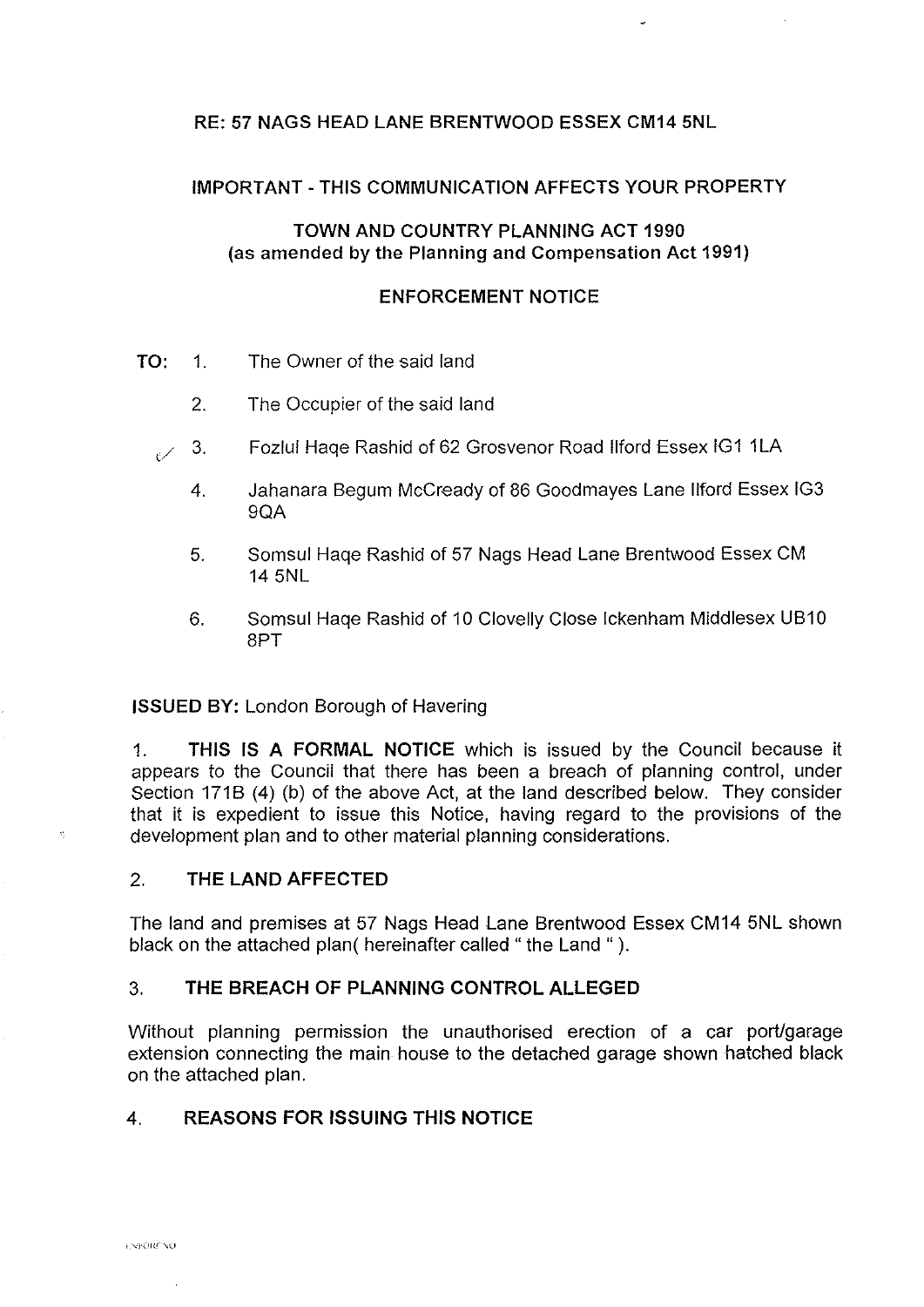It appears to the Council that the above breach of planning control has occurred within the last four years and in any event, within four years of the last issue of an Enforcement Notice in relation to the carport extension.

The reason for issuing this notice in addition to the previous notice is that, as part of an appeal against the previous notice, Mrs Mccready asserted that the breach of planning control alleged in that Notice in relation to the carport extension was not fully set out. The purpose of this notice is to ensure that the breach is addressed in is entirety.

This notice is not intended to circumvent the appeal in relation to the previous notice. To this end, if the appeal against the previous notice is allowed in respect of the carport extension, the authority intends to withdraw this notice.

The Land lies within the Metropolitan Green Belt. The unauthorised car port is physically attached to the house, the existing detached garage and the rear extension. The relevant policies are DC45 and DC61 of the Local Development Framework (Core Strategy and Development Control Policies Development Plan Document) which deal with Green Belt and Urban Design. PPG2 (Green Belts) is also a relevant material consideration. It is considered that, given the developed nature of the site, including the scale, bulk and form of residential built form, the retention of the car port/garage extension which links the house to the detached garage consolidates development and results in material harm to the character and openness of the Green Belt. The Council's adopted Green Belt planning policies have a 50% threshold and the car port enclosure results in a disproportionate increase in volume which is not considered to be in proportion with the original dwelling which has already been extended by a figure in excess of 50%

# 5. **WHAT YOU ARE REQUIRED TO DO**

(i) Remove the car port/garage extension shown hatched black on the attached plan from the Land

Time for compliance: 9 months from the effective date of this notice

(ii) Remove from the Land all machinery, equipment, apparatus and building materials brought onto the Land to comply with the first requirement above and remove from the Land any rubble and other materials arising from compliance with the first requirement above

Time for compliance: 9 months from the effective date of this notice

# 6. **WHEN THIS NOTICE TAKES EFFECT**

This Notice takes effect on  $27<sup>th</sup>$  November 2009, unless an appeal is made against it beforehand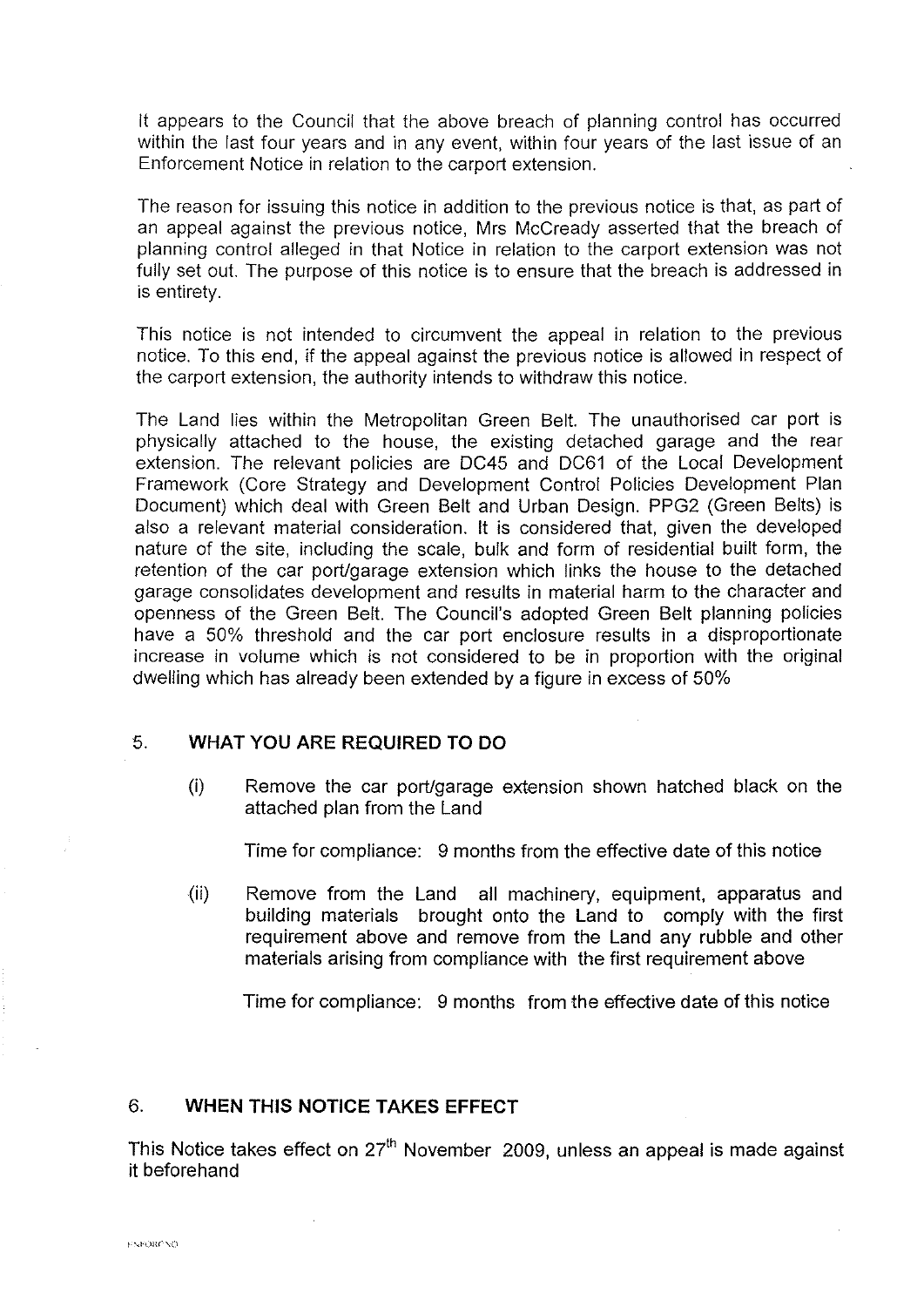Dated: 22<sup>nd</sup> October 2009

Signed:

ENFORC

Authorised Officer

on behalf of London Borough of Havering Town Hall Main Road Romford RM1 3B0

### **YOUR RIGHT OF APPEAL**

You can appeal against this Enforcement Notice to the Secretary of State on  $27<sup>th</sup>$ November 2009. Further details are given on the information sheet from the Planning Inspectorate which accompanies this Notice. The enclosed booklet "Enforcement Appeals - A guide to procedure" also sets out your rights.

### **WHAT HAPPENS IF YOU DO NOT APPEAL**

If you do not appeal against this Enforcement Notice, it will take effect on  $27<sup>th</sup>$ November 2009 and you must then ensure that the required steps for complying with it, for which you may be held responsible, are taken within the period specified in the Notice.

### **FAILURE TO COMPLY WITH AN ENFORCEMENT NOTICE WHICH HAS TAKEN EFFECT CAN RESULT IN PROSECUTION AND/OR REMEDIAL ACTION BY THE COUNCIL.**

IV\ Qcv' <sup>d</sup>j *s*() V \-- TI"'-Z <sup>r</sup> h '.r '2---\v\ ~\C\1{? ~<:,\1\,0 l1--C~rcS\Jc~AoJ~ci 1\hrJ. <sup>0</sup> 71(2 t~ *('* C\J\c *f* C\Jfj}1*l~b(* v~ Q.J-e*'<\I\\_ <sup>0</sup>* - \ ) Jctr1~J'--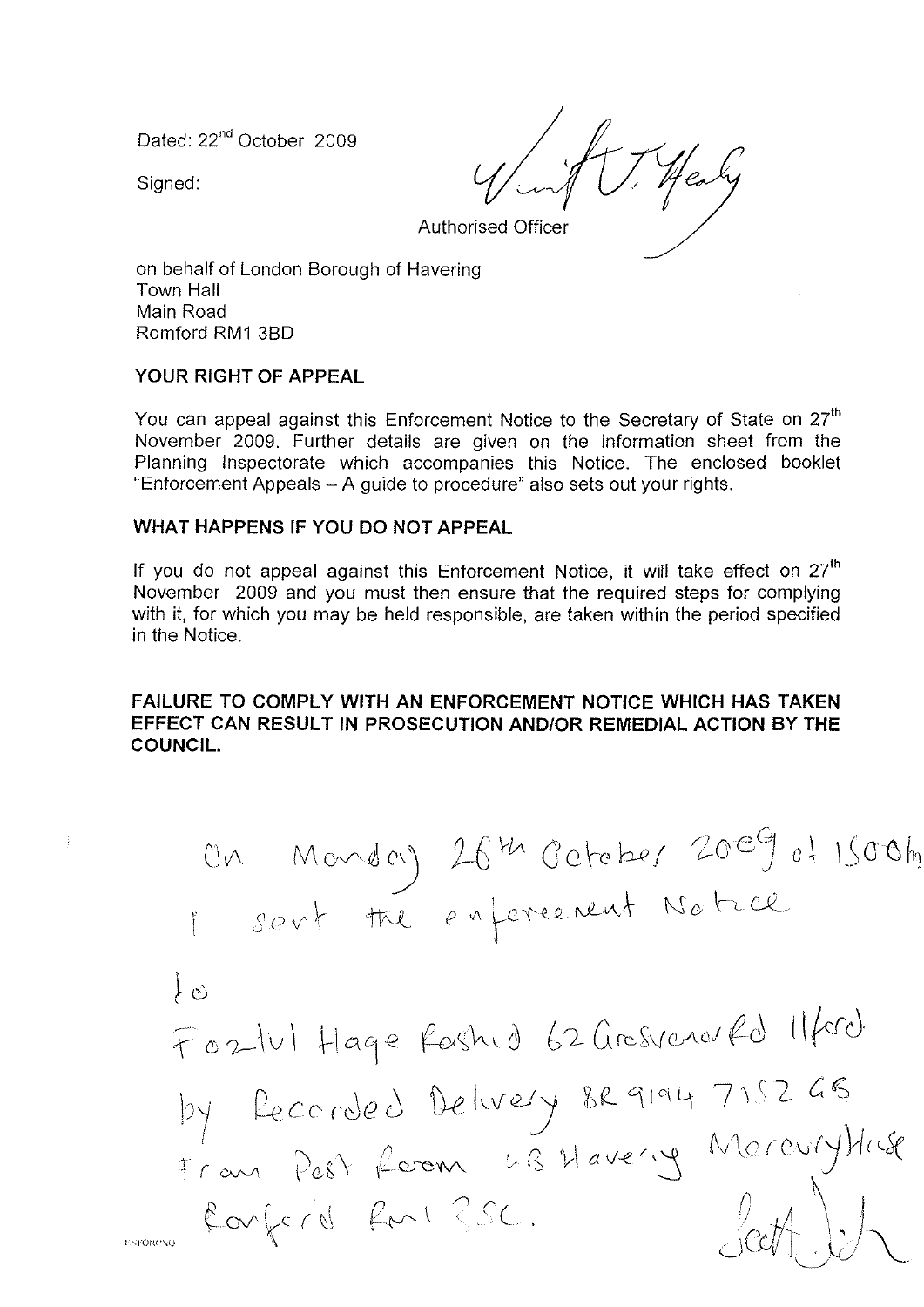# **EXPLANATORY NOTES**

#### **STATUTORY PROVISIONS**

A copy of Sections 171A, 1718 and 172 to 177 of the Town and Country Planning Act 1990 (as amended) is enclosed with this Notice.

### **YOUR RIGHT OF APPEAL**

Any appeal must be in writing and received, or posted (with the postage paid and properly addressed) in time to be received in the ordinary course of the post, by the Secretary of State before *2ih* November 2009.

If you intend to appeal this Notice you should follow instructions given on the information sheet from the Planning Inspectorate which accompanies this Notice.

#### **GROUNDS OF APPEAL**

Under section 174 of the Town and Country Planning Act 1990 (as amended) you may appeal on one or more of the following grounds :- that, in respect of any breach of planning control which may be constituted by the matters stated in the notice, planning permission ought to be granted or, as the case may be, the condition or limitation concerned ought to be discharged :

- (a) that those matters have not occurred;
- (b) that those matters (if they occurred) do not constitute a breach of planning control;
- (c) that, at the date when the notice was issued, no enforcement action could be taken in respect of any breach of planning control which may be constituted by those matters;
- (d) that copies of the enforcement notice were not served as required by section 172;
- (e) that the steps required by the notice to be taken, or the activities required by the notice to cease, exceed what is necessary to remedy any breach of planning control which may be constituted by those matters or, as the case may be, to remedy any injury to amenity which has been caused by any such breach;
- (f) that any period specified in the notice in accordance with section 173(9) falls short of what should reasonably be allowed.

Not all these grounds may be relevant to you.

### **PLANNING APPLICATION FEE**

Should you wish to appeal on ground (a) - that planning permission should be granted for the unauthorised development - then a fee of  $£ 150.00$  is payable both to the Secretary of State and to the Council, making the total fees payable £ 300.00. If the fees are not paid then that ground of appeal will not be valid.

### **STATEMENT ON GROUNDS OF APPEAL**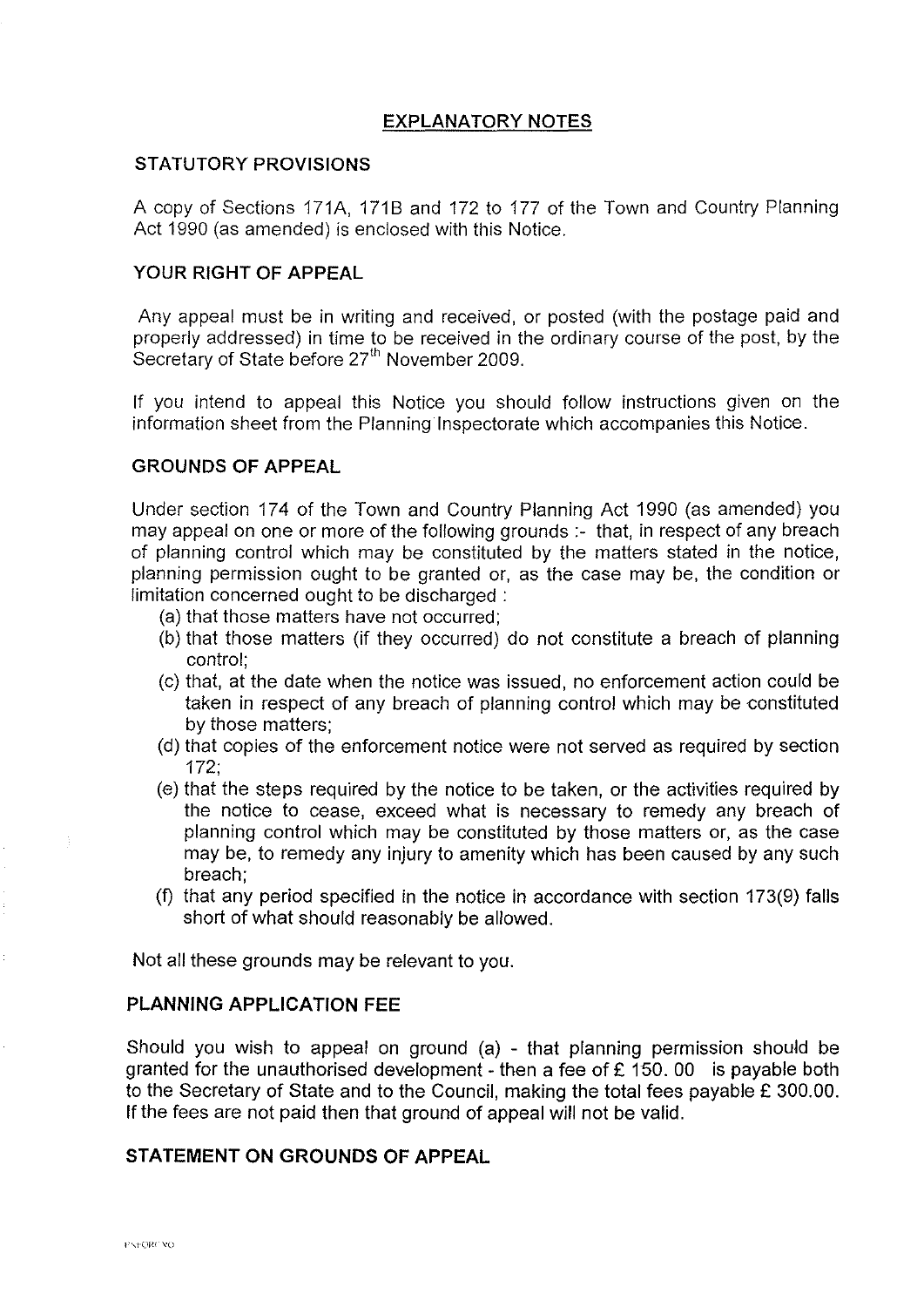You must submit to the Secretary of State, either when giving notice of appeal or within 14 days from the date on which the Secretary of State sends a notice so requiring , a statement in writing specifying the grounds on which you are appealing against the enforcement notice and stating briefly the facts on which you propose to rely in support of each of those grounds.

### **RECIPIENTS OF THE ENFORCEMENT NOTICE**

The names and addresses of all the persons on whom the Enforcement Notice has been served are:

- 1. The Owner of the said land
- 2. The Occupier of the said land
- 3. Fozlul Hage Rashid of 62 Grosvenor Road Ilford Essex IG1 1LA
- 4. Jahanara Begum Mccready of 86 Goodmayes Lane llford Essex IG3 9QA
- 5. Somsul Haqe Rashid of 57 Nags Head Lane Brentwood Essex CM14 5NL
- 6. Somsul Haqe Rashid of 10 Clovelly Close lckenham Middlesex UB10 8PT